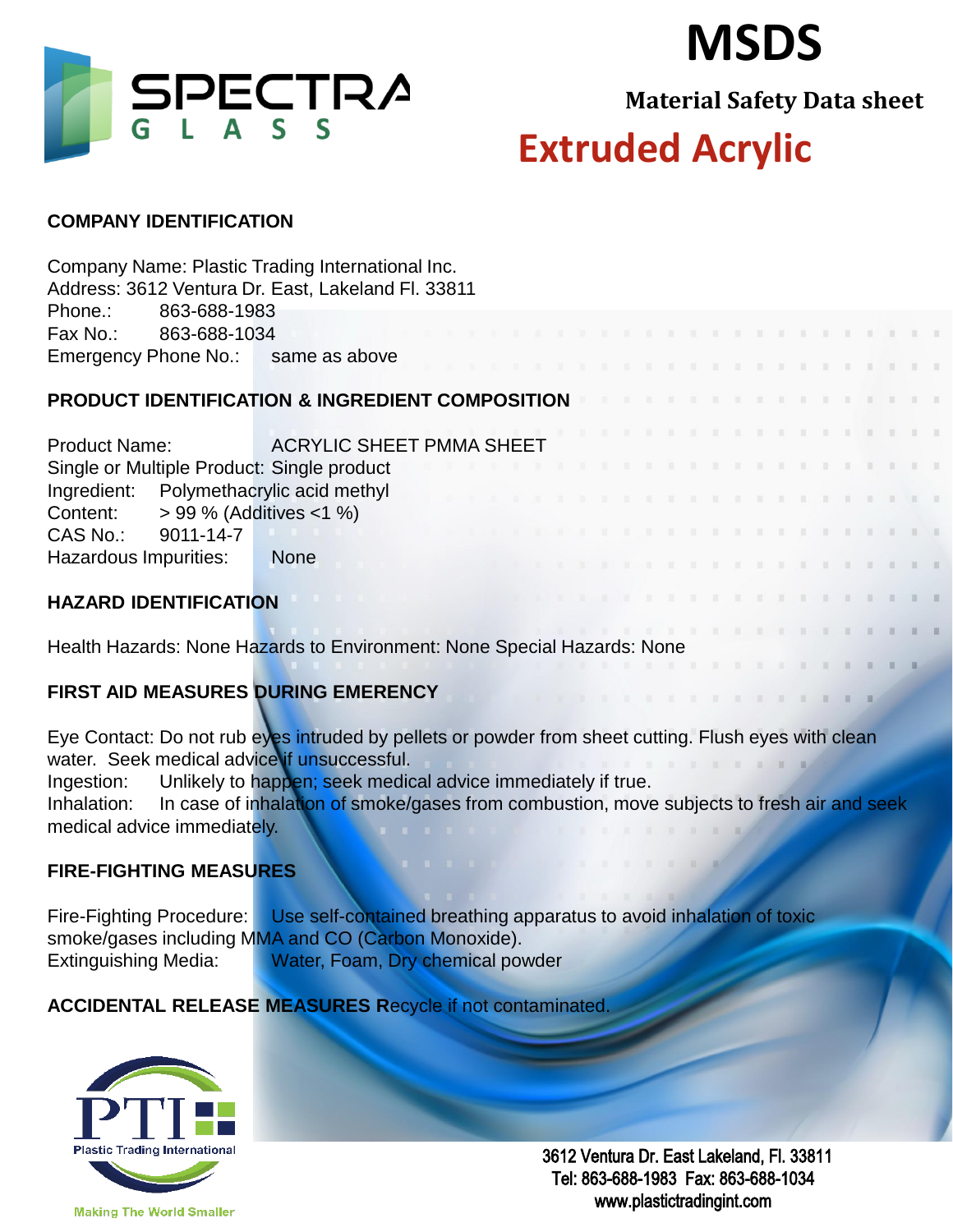



**Material Safety Data sheet**

## **Extruded Acrylic**

### **HANDLING AND STORAGE**

Handling:

Be aware of sharp edges and corners that can cause hand injuries. Protect again shocks from static electricity when rubbing the sheets or peeling off the protective coating or cover. Use personal protective equipment to avoid eye contact and/or inhalation of pellets/power generated during handling. Stay away from fire and it is not flammable under room temperature. Avoid working long hours under temperature above 80°C or sheets will deform permanently.

### **Storage:**

Store at a cool dry place away from heat, fire, water, and direct sunlight. Protective paper cover will become hard to peel after long term exposure to humidity, high temperature and/or direct sunlight.

## **EXPOSURE CONTROLS / PERSONAL PROTECTION**

Threshold Limit Value: Not determined

Ventilation Equipment: Required for ventilation of gas/fume and collection of pellets/power during work.

Protective Equipment: Wear gloves and avoid sheeting slip off hands when moved. Wear safety goggles / masks to avoid inhalation of pellets and powder. Wear safety glasses to avoid eye contact with pellets and powder.

## **PHYSICAL and CHEMICAL PROPERTIES**

Physical Form: Sheet Odor: None Specific Gravity: 1.19 Softening Point: Not well defined; above 100°C Solubility: Insoluble in water; soluble in some organic solvents such as Benzene, Acetone, Methyl Ethyl Ketone(MEK), Pigment

## **STABILITY AND REACTIVITY**

 Flash Point: 480°C Flammability: Flammable on contact with fire Decomposition Temperature: Begins at approx. 300°C and will generate methyl methacrylate (a monomer), which is not highly toxic but will irritate eyes and respiratory tract, and can cause dizziness, nausea, and headache. Explosion Threshold: None

Safety and Reactivity: Safe and stable under normal conditions.



 3612 Ventura Dr. East Lakeland, Fl. 33811 Tel: 863-688-1983 Fax: 863-688-1034 www.plastictradingint.com